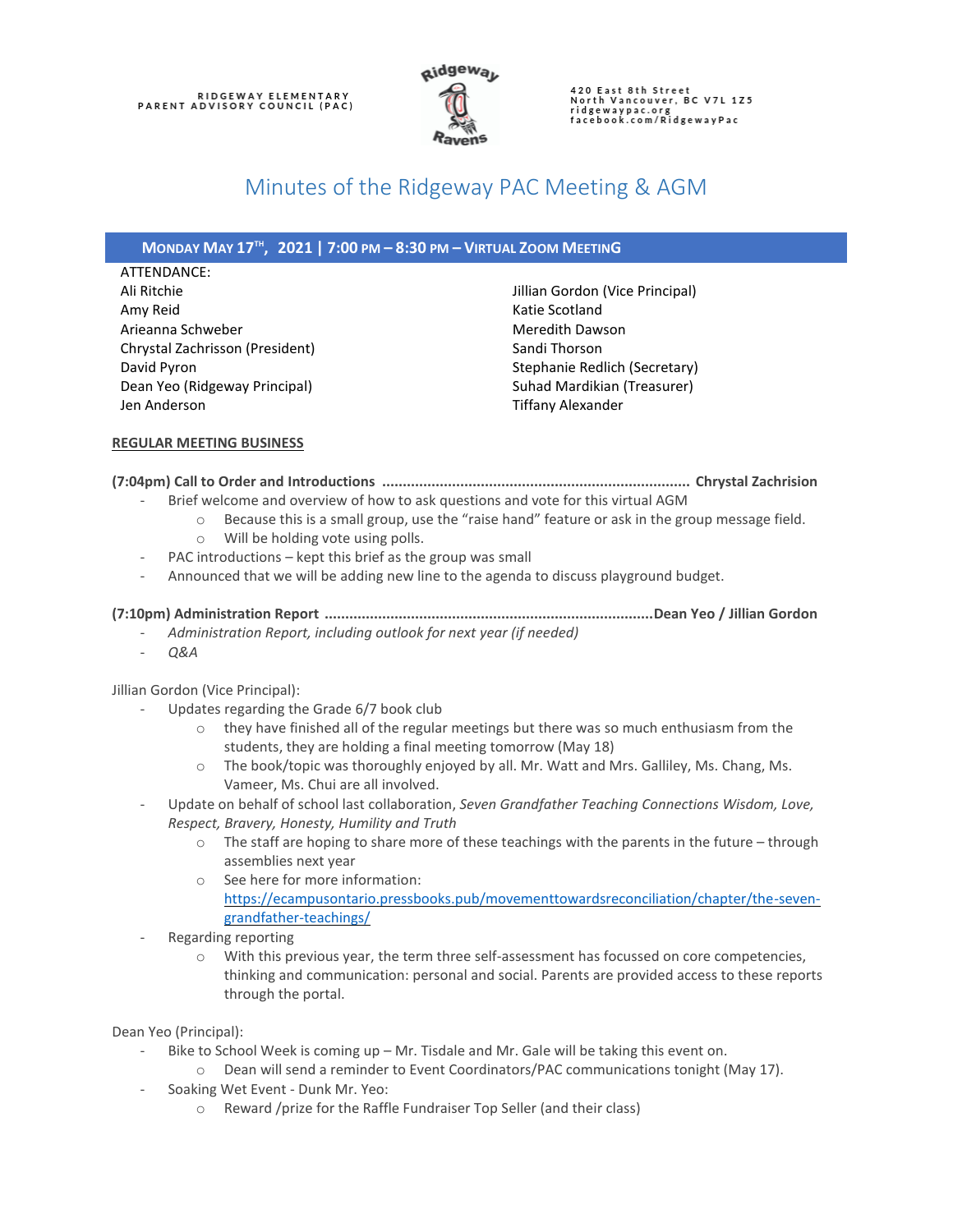

## 420 East 8th Street<br>North Vancouver, BC V7L 1Z5 ridgewaypac.org<br>facebook.com/RidgewayPac

- o Super successful fundraiser, the students were very dedicated and involved in this event.
- Antoinette Portis's "Not a Box" STEM Project happening this Wednesday (May 19):
	- o STEM Science, Technology, Engineering & Mathematics
	- $\circ$  This project is geared around the concept of "thinking outside the box" encouraging creativity
	- o This has been a group project in the past, but due to covid, each student will work on their own creations.
- Year End Activities: K Orientation, Grad Assembly, Year End Assembly will all be held virtually this year again.
- What is the school organization going to look like next year?
	- $\circ$  Currently going to be down one division from 29 this year to 28 divisions next year
	- o Anticipated similar number of students in attendance.
	- $\circ$  The class size is structured using a "remedy tool" that calculates maximum number of students and maximum number if low incidence limitation students.
	- o Since many low incidence limitation students will be graduating from Ridgeway this year, this recalculates the number of students / divisions allowed.
- Regarding staffing changes:
	- o Currently unclear exactly what staffing changes will occur, however there is a high likelihood that there will be changed that involve three staff members, both due to staff choosing to move on to other opportunities, and part because we will be losing a division, therefore, will have a surplus position where at least one teacher will need to be moved out of Ridgeway.
- Student-Teacher-Family (STF) Conferences are currently in the works again for next year. Firm dates are still in progress however, anticipating the second or third week of November 2021

### Q: Will this be another year of cohorts?

A: (Dean Yeo) Since we are already an elementary school with classroom cohorts, this will remain the same. If physical distancing restrictions are relieved, will reintroduce combined activities. This year, twins were placed in the same cohort for safety measures – will discuss with parents of twins on their preference for this upcoming year.

Q: Do you have any directive on what might change in regards to PAC related activities, ex: Fun Lunch, etc. Also to consider that vendors might be able to step up and provide/delivery food in a safe way.

A: (Dean Yeo) We will not be able to make any firm decisions on this until at least June. All depending on the PHO in place at that time. We would definitely like to entertain some variation of these programs.

Q: Have you heard anything from the Government regarding school organized covid vaccination? On the topic, the Grade 6 vaccinations were not received.

A: (Dean Yeo) At this time, we have not heard anything in this regard. Will remind parents to speak with their doctors to ensure Grade 6 vaccinations are kept up to date.

### **(7:26pm) Summary and Approve minutes from last meeting ............................................... Chrystal Zachrison**

- Meeting minutes were reviewed prior to this meeting and provided via link at the start of the meeting - Approved by Arieanna Scheber and seconded by Jennifer Anderson.

**(7:26pm) Summary of 2020/2021 Year-to-Date Budget ....................................................... Chrystal Zachrison**

Total Assets: \$178,760 - Operating (Non-Gaming Account: \$153,275 / Gaming Account: \$25,485 Assets currently allocated to Playground: \$133,750 **Total Remaining Assets: \$45,000**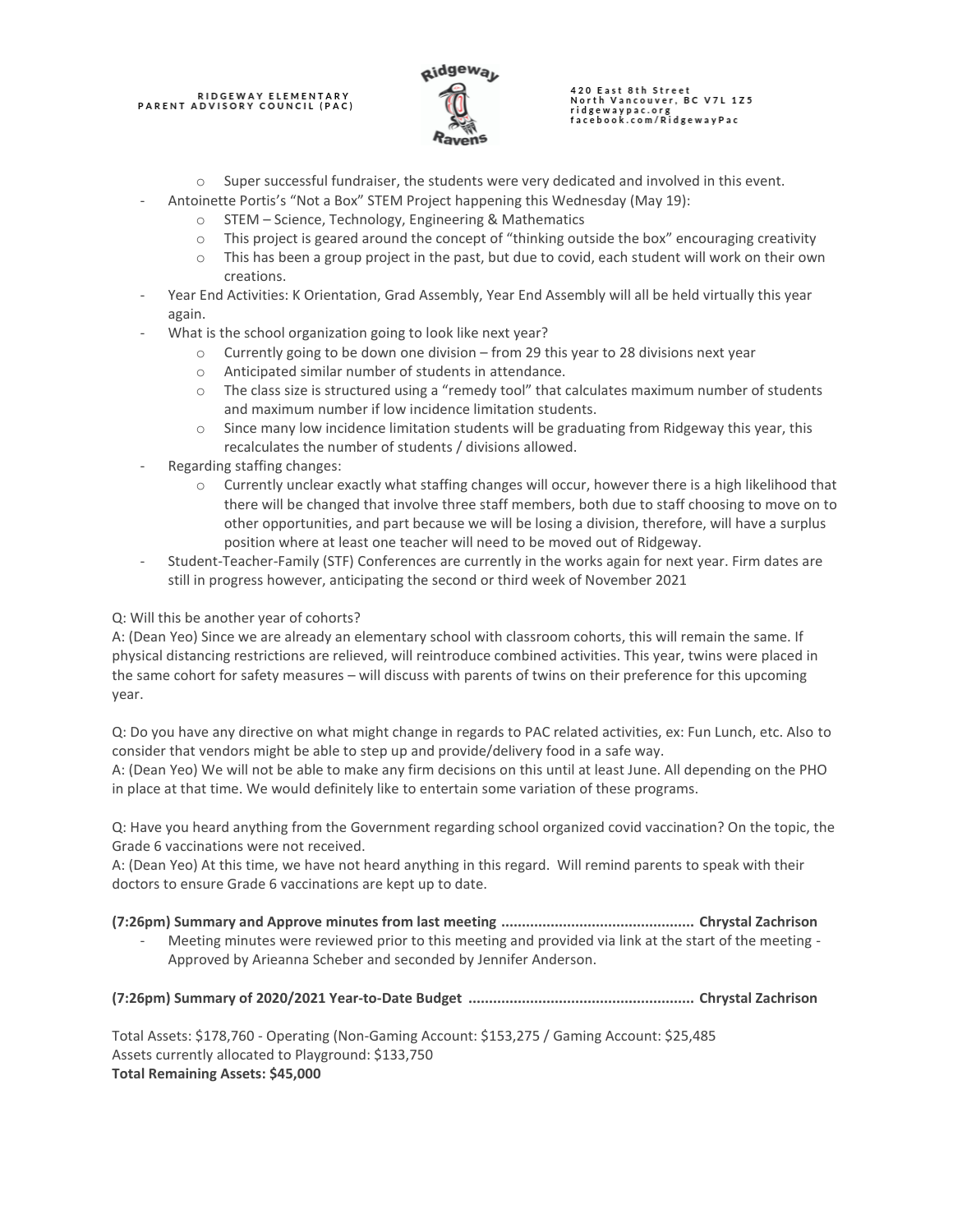

420 East 8th Street<br>North Vancouver, BC V7L 1Z5 ridgewaypac.org<br>facebook.com/RidgewayPac

- Hiroki Fund
	- $\circ$  Hiroki fund will be more because the grade 7's are also making a donation this year, as he would have graduated with this class.
	- o Recognition in a newsletter Meredith to include Hiroki in year book. Hiroki's sister will be receiving a year book as gift on his behalf.
	- $\circ$  Hiroki Fund will have it's own line in the budget moving forward keep running balance for clarity purposes.

### **(7:37pm) Consensus on events to [plan] to host next year (show of hands) ........................ Chrystal Zachrison**

- VOTE Which event(s) would you like to prioritize for 2021/2022 school year?
- 88% Welcome Night (Sept) *pizza, classroom visit for parents and to get to know the school*
- 50% FOS Events (Haunted Harvest, Oct)
- 38% Craft Fair (Nov) *not a fundraiser but brings community together, typically includes 25-30 vendors, and a Grade 7 bake sale*
- 63% Parent Social(s) (Dec / June)
- 63% Multicultural Fair (Feb, with Book Fair, if able) *allows families to share and celebrate their cultures share cultural food and snacks – aligned with Heritage Week (Feb also)*
- 75% Spring Fair (May) *spring fair includes rides, food, shopping and an auction the raffle this year was promoted on its own and was a HUGE success.*
- 50% Bike to School Week (May) *PAC involved, coordinates music, dance, police escort parade to make it fun!*
- 100% Pancake Breakfast (June) *– typically an outdoor event when 1800-2000 pancakes are brought in by a caterer while teachers and volunteers top the students pancakes with whip cream and strawberries. Very social fun event.*

Others to consider: Free Skate Night at Harry Jerome, Volunteer Appreciation Nights, Teacher / Staff Thank You

## **(7:42pm) Introductions to 2021 / 2022 Committees**

- Discussed standard PAC committees
- Aside from standard committees the PAC has, we will be focussing on adding the following important committees for the 2021/2022 school year:
	- o Advocacy committee and support committee
	- o Split social
- Big task of getting parents signed up for PAC communications. PAC is requesting assistance from Dean to provide information as soon as it is available related to incoming students and transfer students.

### **(7:50pm) School Playgrounds**

New Playground

- There are several steps required before the students are able to play on the new playground, these include, but are not limited to:
	- o Resurfacing needs to be completed (5 days for resurfacing plus 24 hours to cure)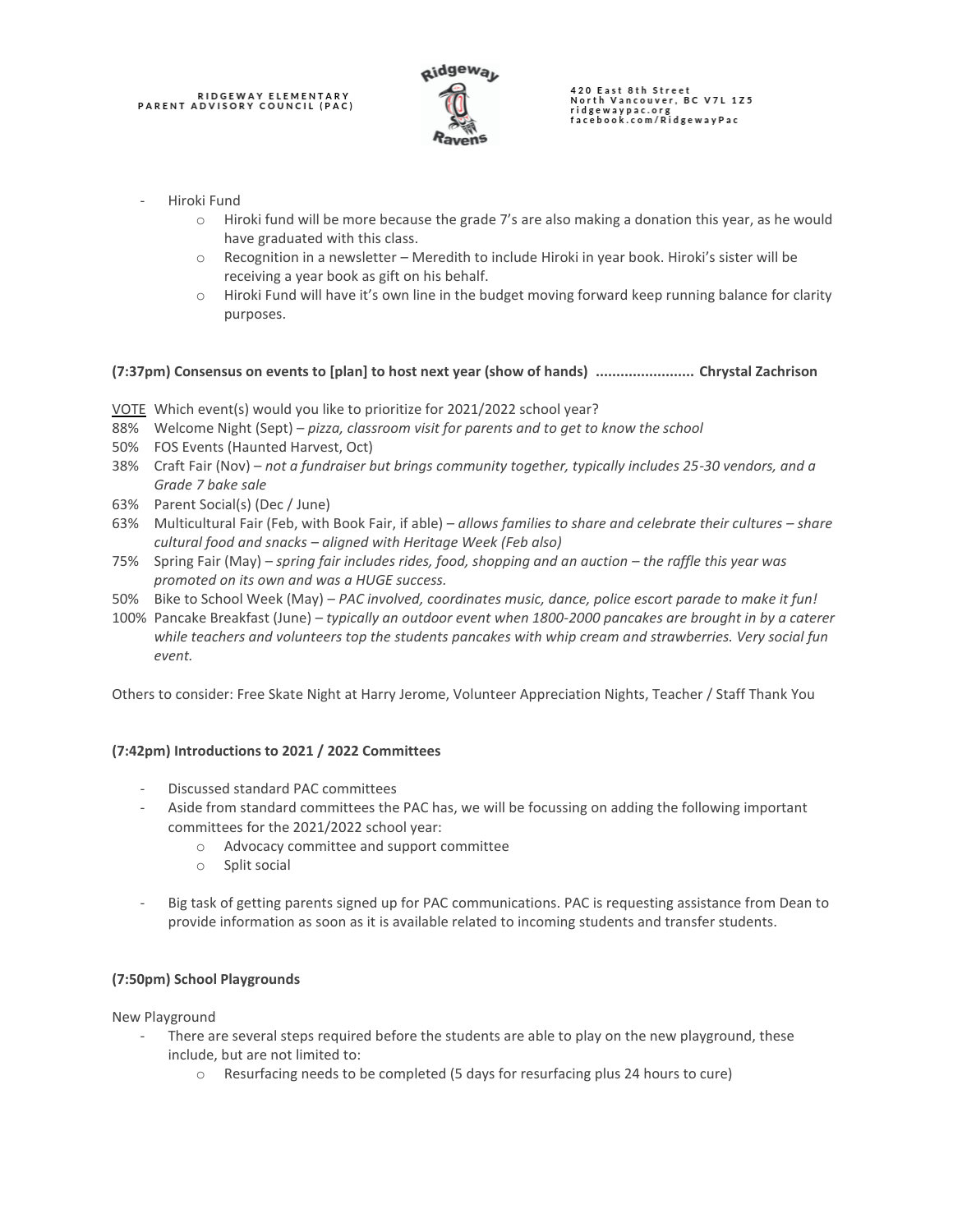

420 East 8th Street<br>North Vancouver, BC V7L 1Z5 ridgewaypac.org<br>facebook.com/RidgewayPac

- o Needs to be signed off, permitted, and SD44 will be in to raise and level the bark mulch and field to meet requirements.
- o Planting is yet to be done, but will not affect the "opening" of the playground.

Updates to Existing Playgrounds

Will the school be resurfacing the rest of the school playgrounds? The school will need to look into the draining issue at the existing playground and redo the surfacing, but will remain bark mulch to stay on budget.

Thank you message from Dean to PAC for ongoing work and support.

Regular PAC Meeting Adjourned 7:56PM Meeting Notes: Stephanie Redlich

#### **(7:56pm) ANNUAL GENERAL MEETING BUSINESS**

#### **Introduction to various roles on the PAC**

- Elected Positions:
	- o Co-Presidents (2)
	- o Co-Vice-Presidents (2)
	- o Secretary (1)
	- o Treasurer (1)
	- o Directors (3+, including Secretary and Treasurer)
- Non-Elected Positions:
	- o Safety Representative (1)
	- o Emergency Supply Coordinators (2)
	- o Fun Lunch Coordinators (2)
	- o BCCPAC & DPAC Representative (1)
	- o FOS Representative / BIPOC Event Coordinator (1)
	- o Class Representative Coordinator (1)
	- o Communications Scheduler / Marketing (1-2)
- Committees:
	- o Advocacy (3), Parent Support (2+), Social (3+), Student Events (5+), Fun Lunch (7), Spring Fair Raffle (6), Auction (2), Vendors (2), Craft Fair (2), Multicultural Fair (2), Family of Schools (FOS) Events (3+), Bike to School Week (1), Fundraising (6), Volunteer Pool (5+).

#### **Review & Approval of 2020/2021 Budget**

- Assumed \$46k remaining in account
- Went through budget line after line total spend \$50K
- In the budget, left off items that did not take place this year, but will revise the budget if we are allowed to run these next year. Will need to vote throughout the year to add items back into the budget

VOTED to switch PAC communication from Dropbox to MS TEAMS available to PAC (charity) for \$5 per person VOTE on 2021/2022 budget – majority (100%) vote – approved.

VOTE for taking \$5k out of contingency for playground "overage" from Marathon – majority (100%) vote – approved.